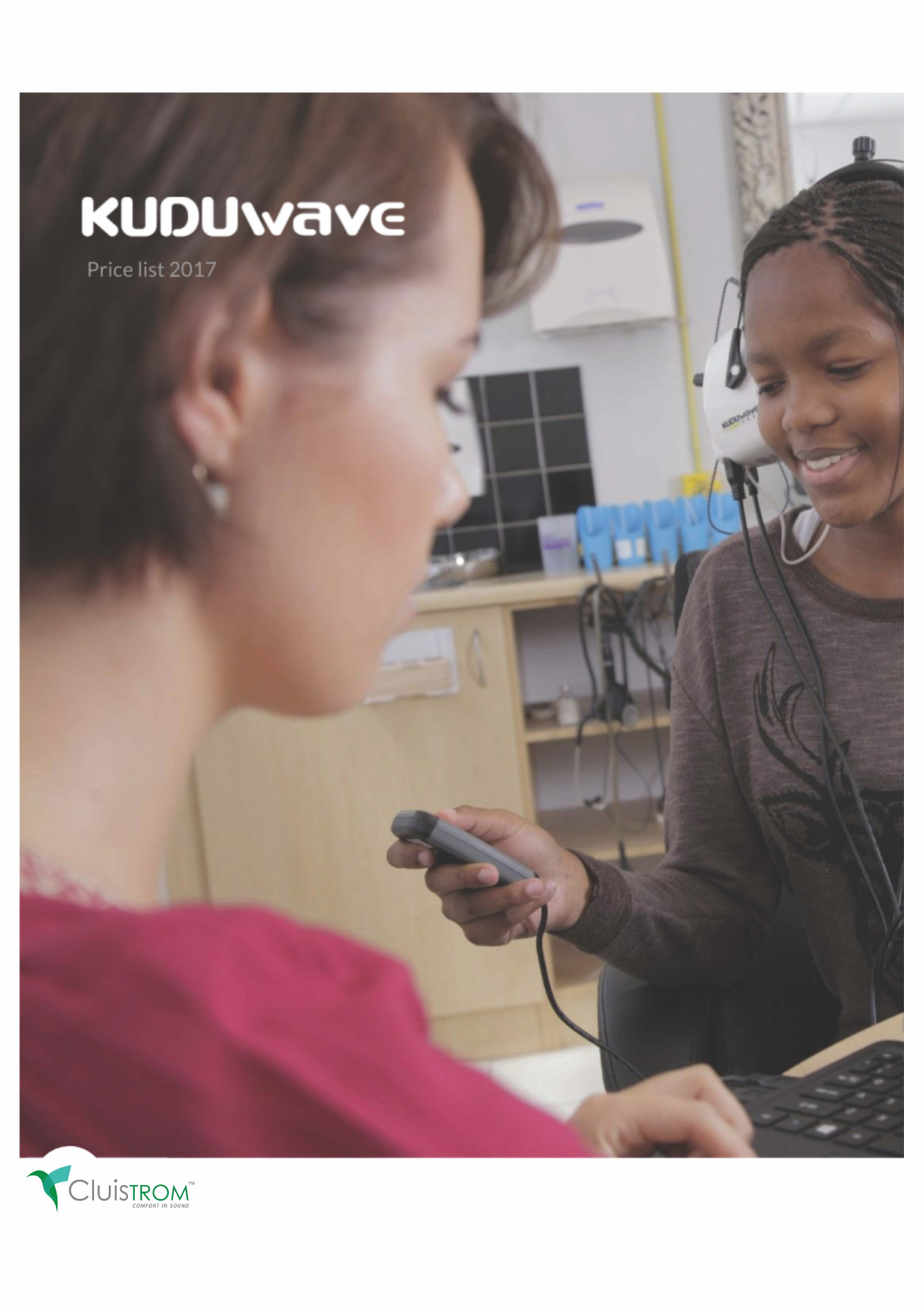# Price list

Master Products



#### KUDUwave™ Prime

The KUDUwave™ Prime offers pure tone air conduction testing and is the perfect mobile screening tool for occupational health practitioners, high volume industrial, school and wellness day screening.

- ↑<br>
Screening<br>
Pure Tone<br>
Active Noi<br>
Automated<br>
Patient Ma
	- Pure Tone Air Conduction
	- **Active Noise Monitoring**
	- Automated and Manual Testing Protocols
	- Patient Management and Medical Record Suite
	- Telemedicine Enabled
	- PC Based Software

|                  | Pound     |
|------------------|-----------|
| ∣KUDUwave™ Prime | £3,357.00 |

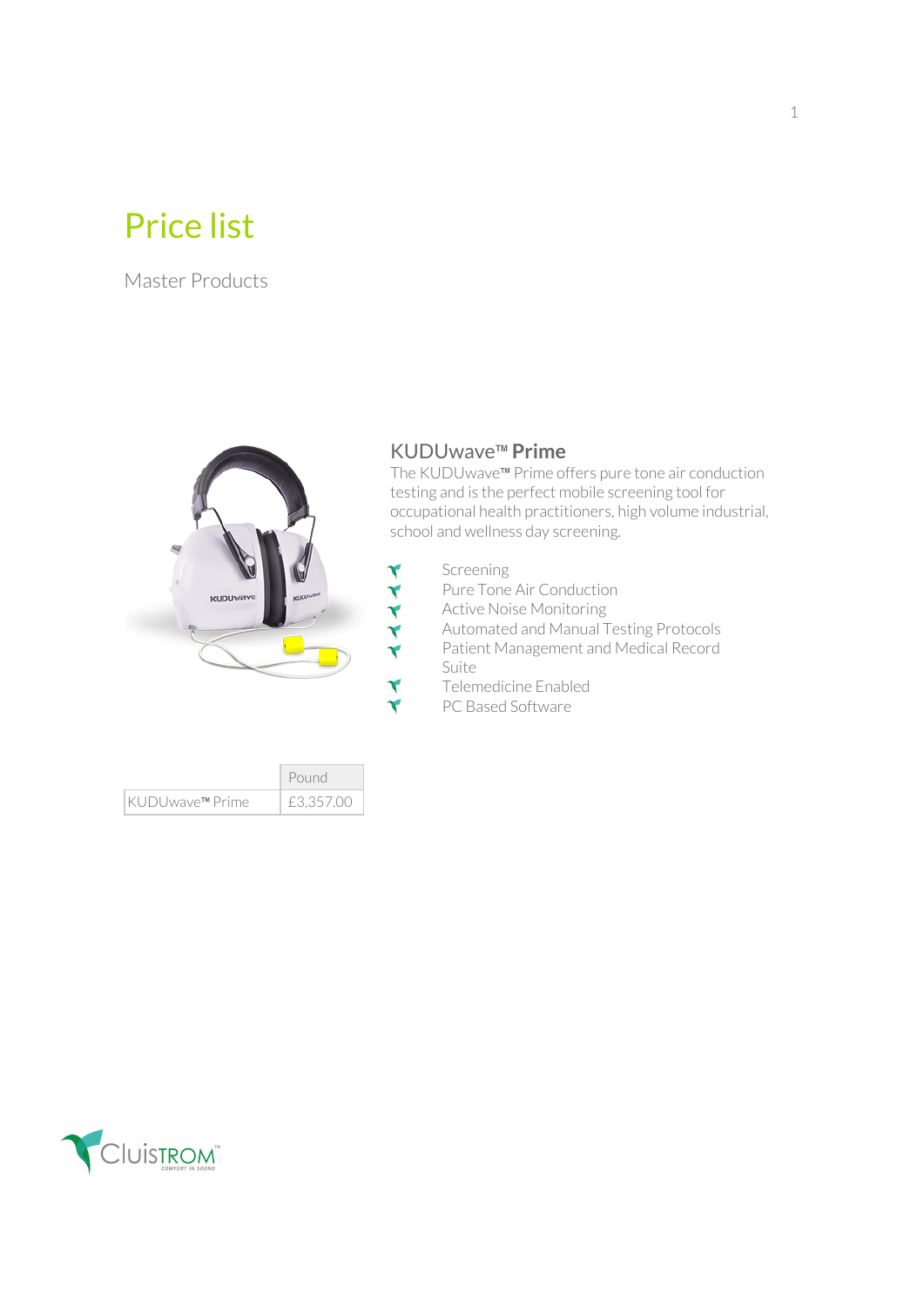

|                | Pound     |
|----------------|-----------|
| KUDUwave™ Plus | £3,628.00 |

## KUDUwave™ Plus

The KUDUwave™ Plus configuration incorporates both pure tone and bone conduction testing with masking and speech, and is used for audiological screening and diagnostics.

KUDUwave™ Plus mobile audiometer includes all the features and functions of the KUDUwave™ Prime

- ↑<br>
Pure Tone<br>
Pure Tone<br>
Active Nois<br>
Active Nois<br>
Automated<br>
Patient Ma<br>
Telemedici<br>
PC Based S
	- **Screening**
	- Pure Tone Air and Bone Conduction
	- **Active Noise Monitoring**
	- Automated and Manual Testing Protocols
	- Patient Management and Medical Record Suite
	- Telemedicine Enabled
	- PC Based Software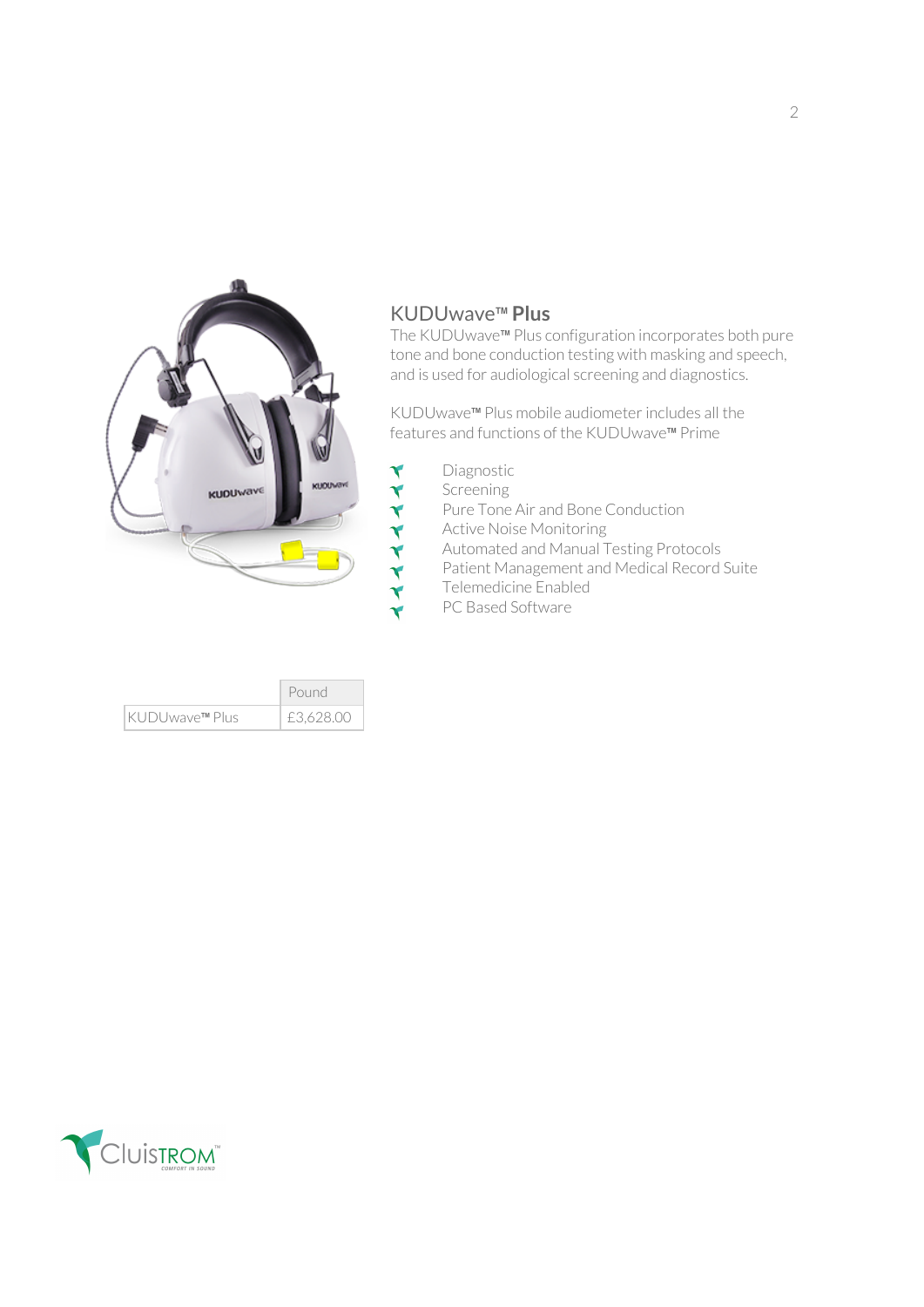

#### KUDUwave™ Pro

The KUDUwave™ Pro is an advanced mobile audiometer capable of testing extended high frequencies up to 16 kHz and is used extensively for monitoring ototoxicity and enabling early hearing loss detection.

KUDUwave™ Pro includes all the features and functions of the KUDUwave™ Plus.

- Extended High Frequency (up to 16kHz)<br>
Diagnostic<br>
Screening<br>
Monitoring of ototoxicity<br>
Pure Tone Air and Bone Conduction<br>
Active Noise Monitoring<br>
Automated and Manual Testing Protocol:<br>
Patient Management and Medical Re
	- Diagnostic
	- **Screening**
	- Monitoring of ototoxicity
		- Pure Tone Air and Bone Conduction
			- **Active Noise Monitoring**
		- Automated and Manual Testing Protocols
		- Patient Management and Medical Record Suite
		- Telemedicine Enabled
		- .PC Based Software

|                | Pound     |
|----------------|-----------|
| ∣KUDUwave™ Pro | £5,073.00 |

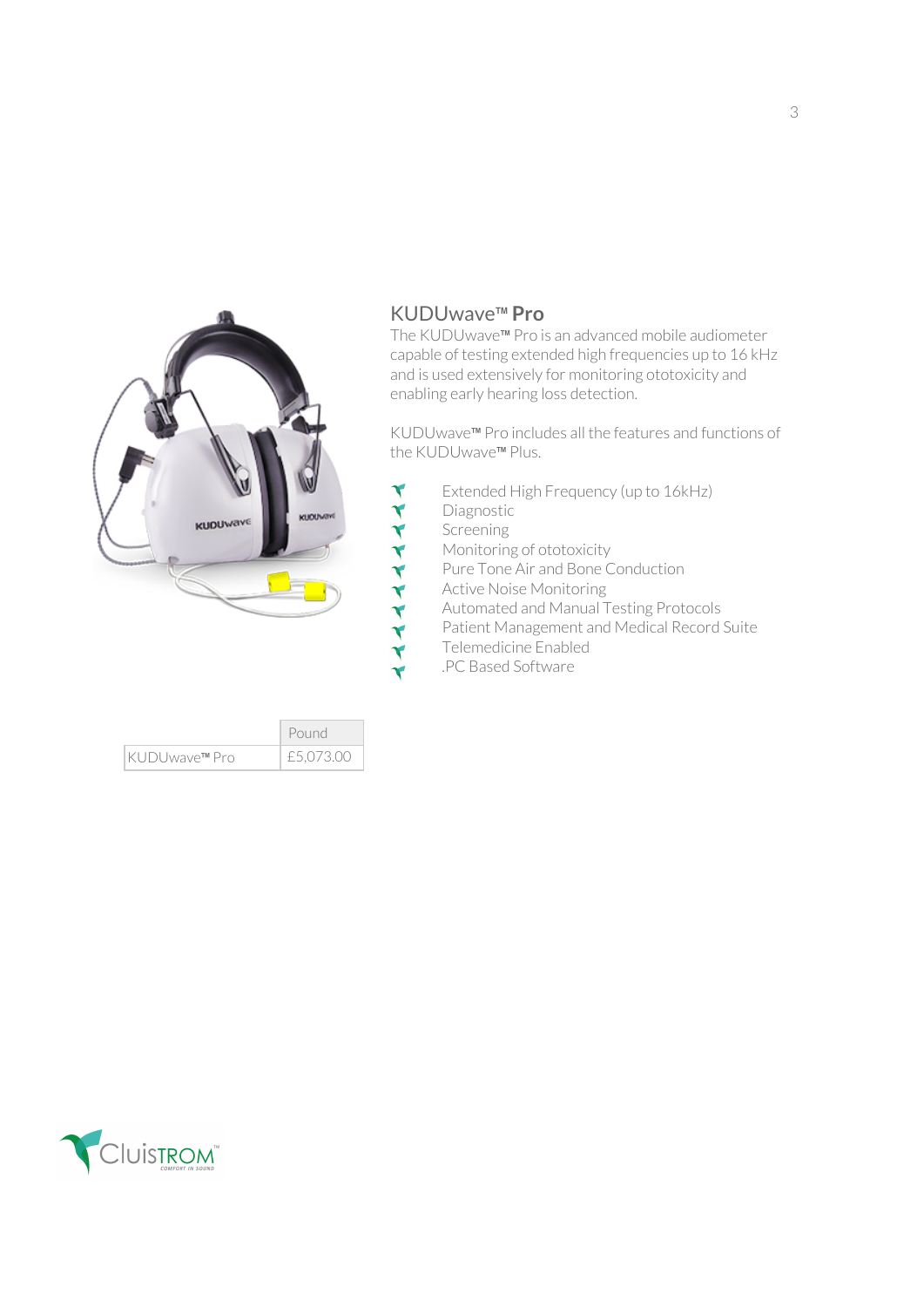### Secondary products



#### KUDUwave™ Xcheck

At the push of a button, your KUDUwave™ calibration will be digitally verified with Xcheck (crosscheck) and the results stored for future reference.

That's right, digital, automated calibration verification built right into your KUDUwave™, ensuring compliance, accuracy and daily dependability. Includes recalibration if upgrading.

|                   | Pound   |
|-------------------|---------|
| ∣KUDUwave™ Xcheck | £308.00 |



#### KUDUwave™ Mobile Kit

The KUDUwave™ Mobile Kit integrates a tablet PC within a sturdy carry case, with space to house your KUDUwave™ for mobile screening and diagnostics

|                       | Pound    |
|-----------------------|----------|
| ∣KUDUwave™ Mobile Kit | TE923.00 |